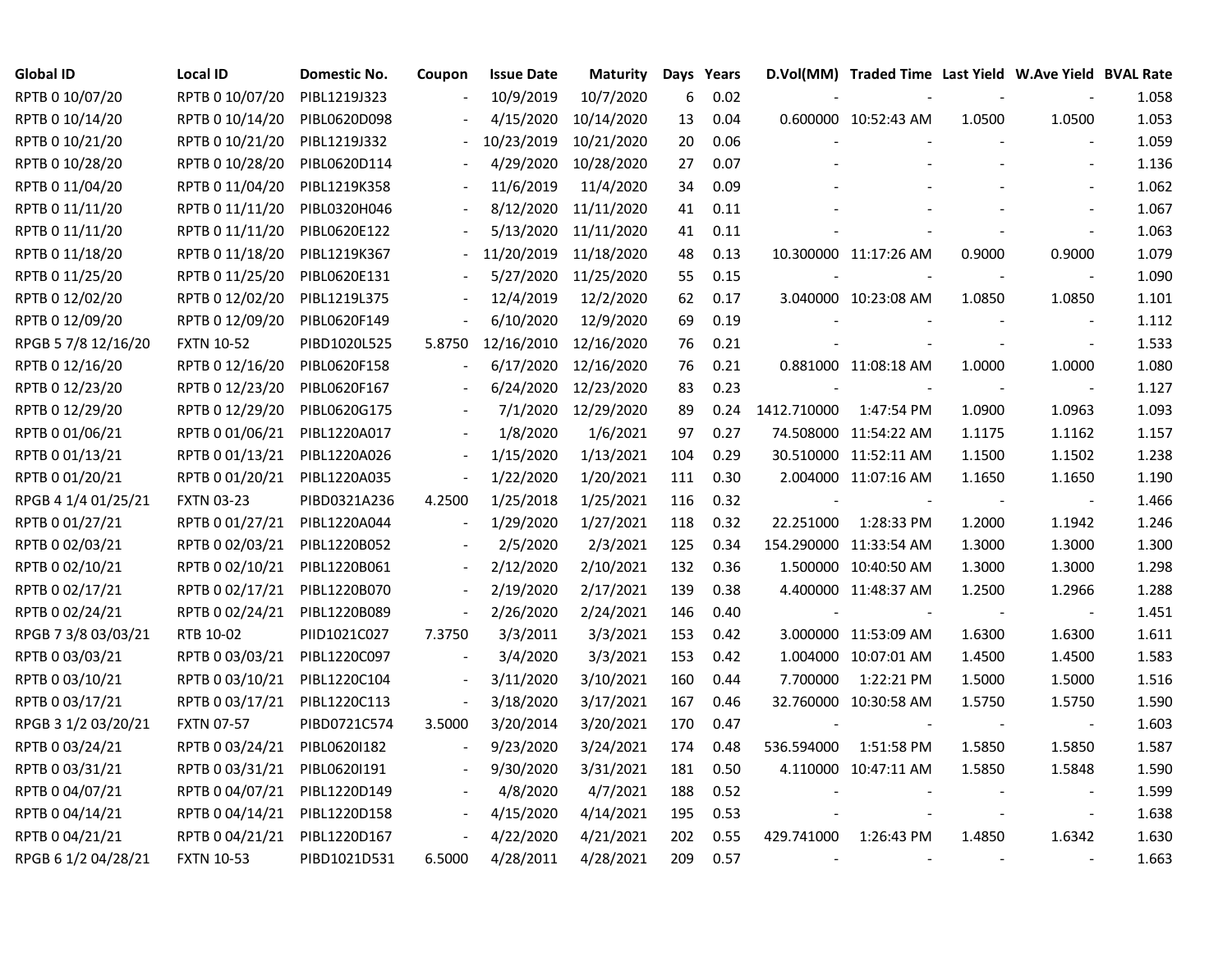| Global ID            | <b>Local ID</b>   | Domestic No. | Coupon                   | <b>Issue Date</b>     | Maturity              |     | Days Years |             | D.Vol(MM) Traded Time Last Yield W.Ave Yield BVAL Rate |        |                          |       |
|----------------------|-------------------|--------------|--------------------------|-----------------------|-----------------------|-----|------------|-------------|--------------------------------------------------------|--------|--------------------------|-------|
| RPTB 0 04/28/21      | RPTB 0 04/28/21   | PIBL1220D176 |                          | 4/29/2020             | 4/28/2021             | 209 | 0.57       |             | 100.000000 10:27:16 AM                                 | 1.6300 | 1.6300                   | 1.683 |
| RPTB 0 05/05/21      | RPTB 0 05/05/21   | PIBL1220E184 |                          | 5/6/2020              | 5/5/2021              | 216 | 0.59       |             |                                                        |        |                          | 1.686 |
| RPTB 0 05/12/21      | RPTB 0 05/12/21   | PIBL1220E193 |                          | 5/13/2020             | 5/12/2021             | 223 | 0.61       |             |                                                        |        |                          | 1.681 |
| RPTB 0 05/19/21      | RPTB 0 05/19/21   | PIBL1220E200 | $\overline{\phantom{a}}$ | 5/20/2020             | 5/19/2021             | 230 | 0.63       |             |                                                        |        |                          | 1.686 |
| RPTB 0 05/26/21      | RPTB 0 05/26/21   | PIBL1220E219 | $\blacksquare$           | 5/27/2020             | 5/26/2021             | 237 | 0.65       |             |                                                        |        |                          | 1.750 |
| RPTB 0 06/02/21      | RPTB 0 06/02/21   | PIBL1220F227 | $\overline{\phantom{a}}$ | 6/3/2020              | 6/2/2021              | 244 | 0.67       |             | 50.000000 11:16:07 AM                                  | 1.7250 | 1.7250                   | 1.725 |
| RPTB 0 06/09/21      | RPTB 0 06/09/21   | PIBL1220F236 | $\overline{\phantom{a}}$ | 6/10/2020             | 6/9/2021              | 251 | 0.69       |             | 1.009000 11:51:40 AM                                   | 1.7000 | 1.7000                   | 1.700 |
| RPGB 4 7/8 06/13/21  | RTB 03-09         | PIID0321F092 | 4.8750                   | 6/13/2018             | 6/13/2021             | 255 | 0.70       |             | 4.000000 10:23:24 AM                                   | 1.7250 | 1.7250                   | 1.839 |
| RPTB 0 06/16/21      | RPTB 0 06/16/21   | PIBL1220F245 |                          | 6/17/2020             | 6/16/2021             | 258 | 0.71       |             |                                                        |        | $\overline{\phantom{a}}$ | 1.749 |
| RPTB 0 06/23/21      | RPTB 0 06/23/21   | PIBL1220F254 |                          | 6/24/2020             | 6/23/2021             | 265 | 0.73       |             |                                                        |        | $\overline{\phantom{a}}$ | 1.771 |
| RPTB 0 06/30/21      | RPTB 0 06/30/21   | PIBL1220G262 |                          | 7/1/2020              | 6/30/2021             | 272 | 0.75       |             |                                                        |        | $\overline{\phantom{a}}$ | 1.775 |
| RPTB 0 07/07/21      | RPTB 0 07/07/21   | PIBL1220G271 |                          | 7/8/2020              | 7/7/2021              | 279 | 0.76       |             |                                                        |        | $\blacksquare$           | 1.786 |
| RPTB 0 07/14/21      | RPTB 0 07/14/21   | PIBL1220G280 |                          | 7/15/2020             | 7/14/2021             | 286 | 0.78       |             |                                                        |        | $\blacksquare$           | 1.801 |
| RPTB 0 07/21/21      | RPTB 0 07/21/21   | PIBL1220G299 |                          | 7/22/2020             | 7/21/2021             | 293 | 0.80       | 200.600000  | 1:18:03 PM                                             | 1.7400 | 1.7677                   | 1.799 |
| RPTB 0 07/28/21      | RPTB 0 07/28/21   | PIBL1220G306 |                          | 7/29/2020             | 7/28/2021             | 300 | 0.82       |             |                                                        |        |                          | 1.801 |
| RPTB 0 08/04/21      | RPTB 0 08/04/21   | PIBL1220H314 |                          | 8/5/2020              | 8/4/2021              | 307 | 0.84       |             |                                                        |        |                          | 1.808 |
| RPTB 0 08/11/21      | RPTB 0 08/11/21   | PIBL1220H323 |                          | 8/12/2020             | 8/11/2021             | 314 | 0.86       |             |                                                        |        |                          | 1.812 |
| RPTB 0 08/18/21      | RPTB 0 08/18/21   | PIBL1220H332 | $\blacksquare$           | 8/19/2020             | 8/18/2021             | 321 | 0.88       |             | 3.505000 11:53:56 AM                                   | 1.7500 | 1.7924                   | 1.825 |
| RPTB 0 08/25/21      | RPTB 0 08/25/21   | PIBL1220H341 | $\overline{\phantom{a}}$ | 8/26/2020             | 8/25/2021             | 328 | 0.90       |             |                                                        |        | $\blacksquare$           | 1.764 |
| RPTB 0 09/01/21      | RPTB 0 09/01/21   | PIBL12201359 |                          | 9/2/2020              | 9/1/2021              | 335 | 0.92       |             |                                                        |        |                          | 1.827 |
| RPTB 0 09/08/21      | RPTB 0 09/08/21   | PIBL1220I368 |                          | 9/9/2020              | 9/8/2021              | 342 | 0.94       |             |                                                        |        | $\overline{\phantom{a}}$ | 1.835 |
| RPTB 0 09/22/21      | RPTB 0 09/22/21   | PIBL12201386 |                          | 9/23/2020             | 9/22/2021             | 356 | 0.98       | 19.146000   | 1:41:58 PM                                             | 1.8000 | 1.8072                   | 1.813 |
| RPTB 0 09/29/21      | RPTB 0 09/29/21   | PIBL1220I395 | $\overline{\phantom{a}}$ | 9/30/2020             | 9/29/2021             | 363 | 0.99       | 117.891000  | 1:49:33 PM                                             | 1.8050 | 1.8084                   | 1.864 |
| RPGB 5 3/4 10/20/21  | RTB 10-03         | PIID1021J039 | 5.7500                   | 10/20/2011            | 10/20/2021            | 384 | 1.05       |             | 3.000000 11:31:03 AM                                   | 1.7500 | 1.7500                   | 1.828 |
| RPGB 5 3/4 11/24/21  | <b>FXTN 10-55</b> | PIBD1021K551 | 5.7500                   | 11/24/2011 11/24/2021 |                       | 419 | 1.15       | 55.000000   | 1:09:55 PM                                             | 1.9913 | 1.9913                   | 1.991 |
| RPGB 63/8 01/19/22   | <b>FXTN 10-54</b> | PIBD1022G545 | 6.3750                   | 7/19/2011             | 1/19/2022             | 475 | 1.30       |             |                                                        |        |                          | 1.845 |
| RPGB 4 01/26/22      | <b>FXTN 05-74</b> | PIBD0522A747 | 4.0000                   | 1/26/2017             | 1/26/2022             | 482 | 1.32       | 62.500000   | 1:48:14 PM                                             | 1.9000 | 1.8990                   | 1.900 |
| RPGB 15 03/14/22     | <b>FXTN 20-02</b> | PIBD2022C021 | 15.0000                  | 3/14/2002             | 3/14/2022             | 529 | 1.45       |             |                                                        |        |                          | 1.943 |
| RPGB 4 3/4 07/04/22  | <b>FXTN 03-24</b> | PIBD0322G247 | 4.7500                   | 7/4/2019              | 7/4/2022              | 641 | 1.76       | 1029.220000 | 1:26:27 PM                                             | 2.0150 | 2.0401                   | 2.017 |
| RPGB 4 7/8 08/02/22  | <b>FXTN 10-56</b> | PIBD1022H562 | 4.8750                   | 8/2/2012              | 8/2/2022              | 670 | 1.83       |             |                                                        |        |                          | 2.054 |
| RPGB 4 3/4 09/13/22  | <b>FXTN 10-57</b> | PIBD1022I570 | 4.7500                   | 9/13/2012             | 9/13/2022             | 712 | 1.95       |             |                                                        |        |                          | 2.087 |
| RPGB 12 3/4 10/17/22 | <b>FXTN 20-03</b> | PIBD2022J033 | 12.7500                  |                       | 10/17/2002 10/17/2022 | 746 | 2.04       |             |                                                        |        | $\overline{\phantom{a}}$ | 2.112 |
| RPGB 4 5/8 12/04/22  | RTB 05-11         | PIID0522L114 | 4.6250                   | 12/4/2017             | 12/4/2022             | 794 | 2.17       | 1034.750000 | 1:59:08 PM                                             | 2.0500 | 2.0804                   | 2.067 |
| RPGB 4 12/06/22      | <b>FXTN 10-58</b> | PIBD1022L585 | 4.0000                   | 12/6/2012             | 12/6/2022             | 796 | 2.18       |             |                                                        |        |                          | 2.139 |
| RPGB 4 3/8 02/11/23  | RTB 03-10         | PIID0323B101 | 4.3750                   | 2/11/2020             | 2/11/2023             | 863 | 2.36       | 142.400400  | 1:57:21 PM                                             | 2.1250 | 2.1045                   | 2.111 |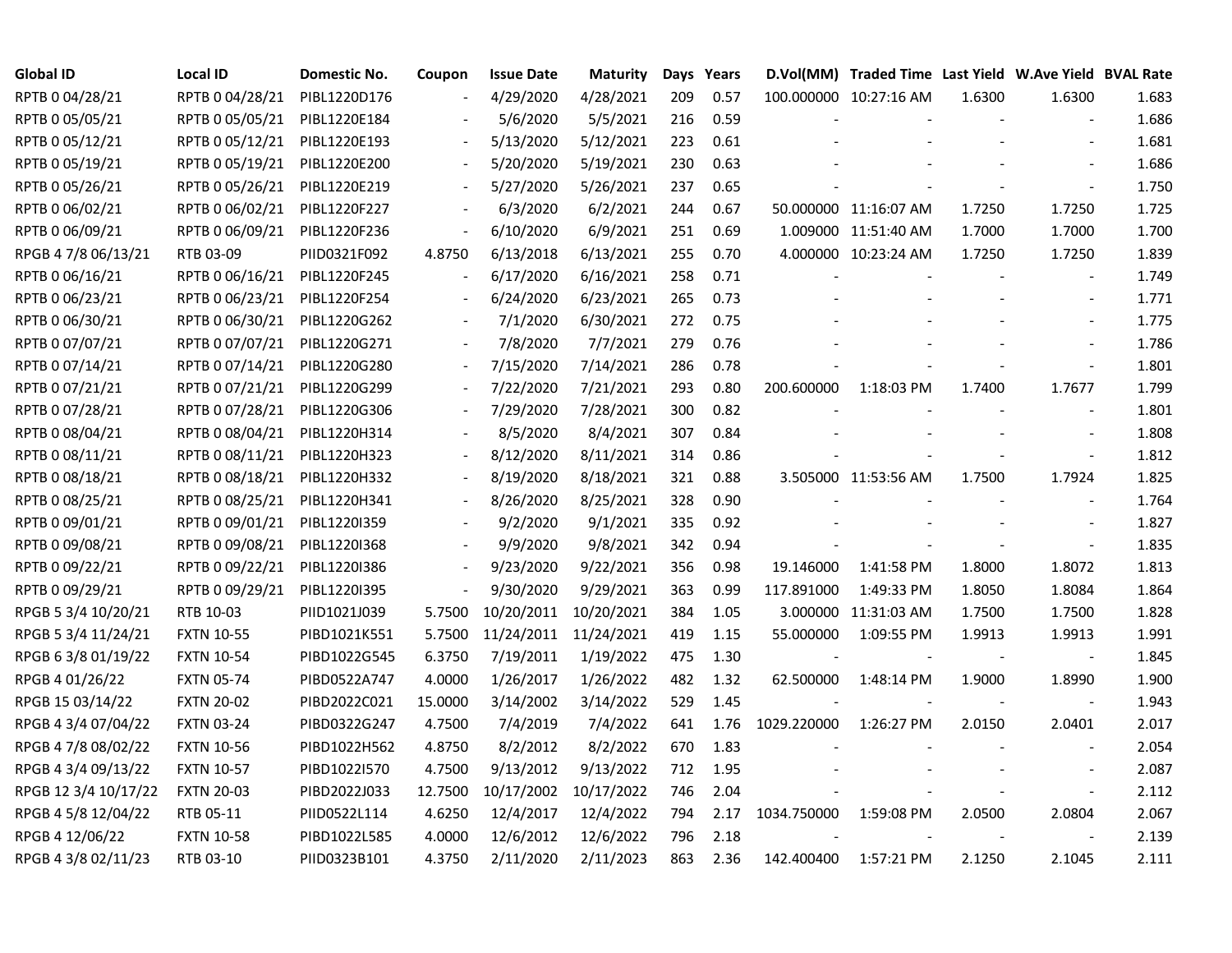| <b>Global ID</b>     | <b>Local ID</b>   | Domestic No. | Coupon  | <b>Issue Date</b> | <b>Maturity</b>  |     | Days Years |             | D.Vol(MM) Traded Time Last Yield W.Ave Yield BVAL Rate |                |                          |       |
|----------------------|-------------------|--------------|---------|-------------------|------------------|-----|------------|-------------|--------------------------------------------------------|----------------|--------------------------|-------|
| RPGB 13 02/20/23     | <b>FXTN 20-04</b> | PIBD2023B048 | 13.0000 | 2/20/2003         | 2/20/2023        | 872 | 2.39       |             |                                                        |                |                          | 2.196 |
| RPGB 5 1/2 03/08/23  | <b>FXTN 05-75</b> | PIBD0523C752 | 5.5000  | 3/8/2018          | 3/8/2023         | 888 | 2.43       |             |                                                        |                |                          | 2.263 |
| RPGB 3 1/2 04/21/23  | <b>FXTN 07-58</b> | PIBD0723D588 | 3.5000  | 4/21/2016         | 4/21/2023        | 932 | 2.55       | 93.700000   | 9:52:12 AM                                             | 2.2200         | 2.2200                   | 2.240 |
| RPGB 11 7/8 05/29/23 | <b>FXTN 20-05</b> | PIBD2023E054 | 11.8750 | 5/29/2003         | 5/29/2023        | 970 | 2.66       |             |                                                        |                | $\overline{\phantom{a}}$ | 2.261 |
| RPGB 3 1/4 08/15/23  | RTB 10-04         | PIID1023H046 | 3.2500  | 8/15/2013         | 8/15/2023 1,048  |     | 2.87       | 9.800000    | 1:26:47 PM                                             | 2.5750         | 2.4911                   | 2.419 |
| RPGB 2 3/8 09/10/23  | <b>FXTN 03-25</b> | PIBD0323I252 | 2.3750  | 9/10/2020         | 9/10/2023 1,074  |     | 2.94       | 1702.000000 | 1:54:24 PM                                             | 2.2200         | 2.2240                   | 2.222 |
| RPGB 11 3/8 10/23/23 | <b>FXTN 20-06</b> | PIBD2023J068 | 11.3750 | 10/23/2003        | 10/23/2023 1,117 |     | 3.06       |             |                                                        |                | $\blacksquare$           | 2.355 |
| RPGB 6 1/4 03/12/24  | RTB 05-12         | PIID0524C129 | 6.2500  | 3/12/2019         | 3/12/2024 1,258  |     | 3.44       | 67.080000   | 1:08:05 PM                                             | 2.2550         | 2.2587                   | 2.293 |
| RPGB 4 1/2 04/20/24  | <b>FXTN 07-59</b> | PIBD0724D595 | 4.5000  | 4/20/2017         | 4/20/2024 1,297  |     | 3.55       |             |                                                        |                | $\sim$                   | 2.749 |
| RPGB 12 3/8 06/03/24 | <b>FXTN 20-07</b> | PIBD2024F075 | 12.3750 | 6/3/2004          | 6/3/2024 1,341   |     | 3.67       |             |                                                        |                | $\sim$                   | 2.473 |
| RPGB 12 7/8 08/05/24 | <b>FXTN 20-08</b> | PIBD2024H086 | 12.8750 | 8/5/2004          | 8/5/2024 1,404   |     | 3.84       |             |                                                        |                | $\overline{\phantom{a}}$ | 2.506 |
| RPGB 4 1/8 08/20/24  | <b>FXTN 10-59</b> | PIBD1024H595 | 4.1250  | 8/20/2014         | 8/20/2024 1,419  |     | 3.89       |             | 17.000000 10:23:43 AM                                  | 2.5500         | 2.5500                   | 2.758 |
| RPGB 4 1/4 10/17/24  | <b>FXTN 05-76</b> | PIBD0524J762 | 4.2500  | 10/17/2019        | 10/17/2024 1,477 |     | 4.04       |             |                                                        |                | $\sim$                   | 2.466 |
| RPGB 13 3/4 11/11/24 | <b>FXTN 20-09</b> | PIBD2024K091 | 13.7500 | 11/11/2004        | 11/11/2024 1,502 |     | 4.11       |             |                                                        |                | $\overline{\phantom{a}}$ | 2.553 |
| RPGB 5 3/4 04/12/25  | <b>FXTN 07-61</b> | PIBD0725D618 | 5.7500  | 4/12/2018         | 4/12/2025 1,654  |     | 4.53       |             | 5.500000 10:04:49 AM                                   | 2.6500         | 2.6500                   | 2.703 |
| RPGB 12 1/8 04/14/25 | <b>FXTN 20-10</b> | PIBD2025D103 | 12.1250 | 4/14/2005         | 4/14/2025 1,656  |     | 4.53       |             |                                                        |                | $\sim$                   | 2.616 |
| RPGB 2 5/8 08/12/25  | RTB 05-13         | PIID0525H130 | 2.6250  | 8/12/2020         | 8/12/2025 1,776  |     | 4.86       | 8755.506000 | 1:57:25 PM                                             | 2.6350         | 2.6587                   | 2.639 |
| RPGB 3 5/8 09/09/25  | <b>FXTN 10-60</b> | PIBD10251608 | 3.6250  | 9/9/2015          | 9/9/2025 1,804   |     | 4.94       |             | 3.370000 10:52:07 AM                                   | 2.7300         | 2.7300                   | 2.756 |
| RPGB 12 1/8 10/20/25 | <b>FXTN 20-11</b> | PIBD2025J116 | 12.1250 | 10/20/2005        | 10/20/2025 1,845 |     | 5.05       |             |                                                        |                | $\blacksquare$           | 2.690 |
| RPGB 18 1/4 11/29/25 | <b>FXTN 25-01</b> | PIBD2525K015 | 18.2500 | 11/29/2000        | 11/29/2025 1,885 |     | 5.16       |             |                                                        |                | $\overline{\phantom{a}}$ | 2.701 |
| RPGB 10 1/4 01/19/26 | <b>FXTN 20-12</b> | PIBD2026A122 | 10.2500 | 1/19/2006         | 1/19/2026 1,936  |     | 5.30       |             |                                                        |                | $\overline{\phantom{a}}$ | 2.734 |
| RPGB 6 1/4 02/14/26  | <b>FXTN 07-62</b> | PIBD0726B627 | 6.2500  | 2/14/2019         | 2/14/2026 1,962  |     | 5.37       | 5910.180000 | 1:56:08 PM                                             | 2.7000         | 2.7365                   | 2.726 |
| RPGB 3 1/2 09/20/26  | RTB 10-05         | PIID1026I057 | 3.5000  | 9/20/2016         | 9/20/2026 2,180  |     | 5.97       | 260.915000  | 1:54:33 PM                                             | 3.0000         | 2.8523                   | 2.850 |
| RPGB 6 1/4 10/20/26  | RTB 15-01         | PIID1526J019 | 6.2500  | 10/20/2011        | 10/20/2026 2,210 |     | 6.05       |             | 1.000000 10:13:22 AM                                   | 3.2000         | 3.2000                   | 2.804 |
| RPGB 8 12/07/26      | <b>FXTN 20-13</b> | PIBD2026L139 | 8.0000  | 12/7/2006         | 12/7/2026 2,258  |     | 6.18       |             |                                                        |                | $\blacksquare$           | 2.831 |
| RPGB 5 3/8 03/01/27  | RTB 15-02         | PIID1527C023 | 5.3750  | 3/1/2012          | 3/1/2027 2,342   |     | 6.41       | 3.000000    | 1:40:42 PM                                             | 3.1000         | 3.1000                   | 2.809 |
| RPGB 4 3/4 05/04/27  | <b>FXTN 10-61</b> | PIBD1027E617 | 4.7500  | 5/4/2017          | 5/4/2027 2,406   |     | 6.59       | 12.000000   | 1:51:32 PM                                             | 2.8500         | 3.3917                   | 2.832 |
| RPGB 8 5/8 09/06/27  | <b>FXTN 20-14</b> | PIBD2027I140 | 8.6250  | 9/6/2007          | 9/6/2027 2,531   |     | 6.93       |             | 43.000000 11:40:31 AM                                  | 3.3500         | 3.3500                   | 3.050 |
| RPGB 6 1/4 03/22/28  | <b>FXTN 10-63</b> | PIBD1028C635 | 6.2500  | 3/22/2018         | 3/22/2028 2,729  |     | 7.47       |             | 106.980000 10:55:15 AM                                 | 2.8500         | 2.8500                   | 2.850 |
| RPGB 9 1/2 12/04/28  | <b>FXTN 20-15</b> | PIBD2028L151 | 9.5000  | 12/4/2008         | 12/4/2028 2,986  |     | 8.18       |             | 14.340000 11:41:31 AM                                  | 3.3250         | 3.3250                   | 2.945 |
| RPGB 6 7/8 01/10/29  | <b>FXTN 10-64</b> | PIBD1029A644 | 6.8750  | 1/10/2019         | 1/10/2029 3,023  |     | 8.28       | 1460.000000 | 1:59:56 PM                                             | 2.7750         | 2.8015                   | 2.777 |
| RPGB 8 3/4 05/27/30  | <b>FXTN 20-16</b> | PIBD2030E166 | 8.7500  | 5/27/2010         | 5/27/2030 3,525  |     | 9.65       |             |                                                        | $\blacksquare$ | $\sim$                   | 3.060 |
| RPGB 2 7/8 07/09/30  | <b>FXTN 10-65</b> | PIBD1030G655 | 2.8750  | 7/9/2020          | 7/9/2030 3,568   |     | 9.77       | 295.700000  | 1:58:08 PM                                             | 2.7900         | 2.7779                   | 2.763 |
| RPGB 12 1/2 07/28/30 | <b>FXTN 25-02</b> | PIBD2530G029 | 12.5000 | 7/28/2005         | 7/28/2030 3,587  |     | 9.82       |             |                                                        |                |                          | 2.906 |
| RPGB 11 1/4 01/26/31 | <b>FXTN 25-03</b> | PIBD2531A032 | 11.2500 | 1/26/2006         | 1/26/2031 3,769  |     | 10.32      |             |                                                        |                |                          | 2.916 |